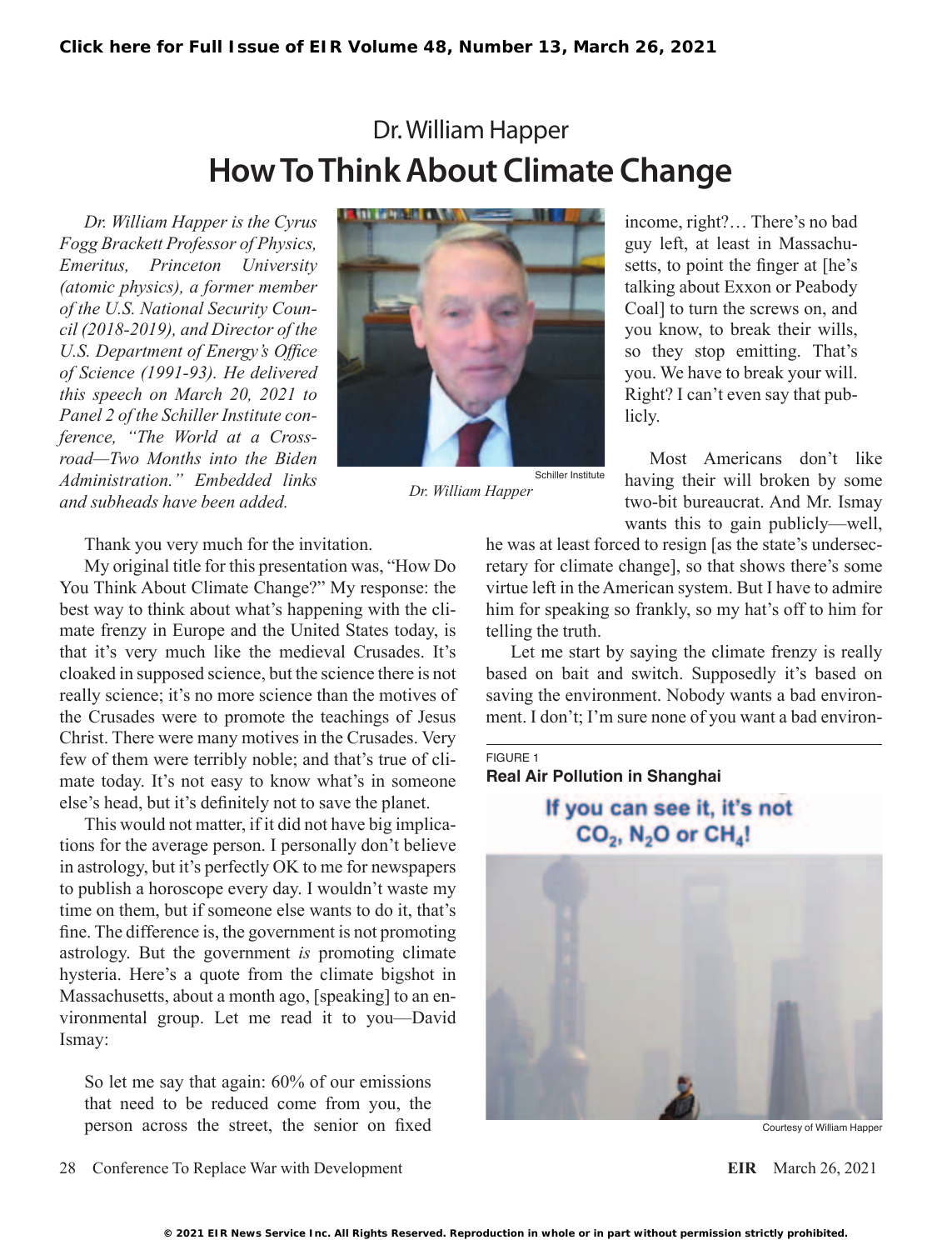#### FIGURE 2 **C02 Is Not a Pollutant**





Power plant's breath:  $70\% N_2$  $5%$   $O_2$ 5% H<sub>2</sub>O  $20\%$  CO<sub>2</sub>

Alice's breath: 75% N<sub>2</sub>  $15% O<sub>2</sub>$  $6\%$  H<sub>2</sub>0  $4\%$  CO<sub>2</sub>

ment. **Figure 1** is a picture of Shanghai on a smoggy day: You can just barely see the bottle-opener building through the smog back there. This is real pollution but this is not  $CO_2$ , nitrous oxide, or methane. You can't

see those gases at all. They're completely transparent. This pollution is partly due to combustion of coal, but it's also due to burning rice fields, and it's also due to dust blowing off the Gobi Desert in the spring. Environmentalists have very effectively confused this situation, which nobody wants, with the emissions of  $CO<sub>2</sub>$ , which, as I will mention a little bit later, are almost certainly good for the planet.

 $CO<sub>2</sub>$  is a completely natural part of life. (See **Figure 2**.) When we breathe [out], our breath is  $4\%$  CO<sub>2</sub>,  $6\%$  water; there's a fair amount of oxygen left—that's why you can give mouth-to-mouth resuscitation with your own breath to help someone; and essentially all the nitrogen is left that you breathed in. Nitrogen is completely inert, in people at least.

Now, that's really not that different, even semi-quantitatively, to the output of a power plant that's been well-designed, where you strip out all of the smoke and the sulfur and the oxides of nitrogen; it puts out about the same amount of water vapor, it puts out a bit more  $CO<sub>2</sub>$ , four times more  $CO_2$ , and correspondingly less oxygen, because it burns up most of the

oxygen in the gas stream. But it's quite similar to our own breath. A good number to remember is that each of us exhales about two pounds of carbon dioxide a day. That's a lot of carbon dioxide if you multiply by 8 billion people.

I'm going to say perhaps more about science, and this is going to be a little bit more like a university lecture than perhaps it should be, but it's important that you understand the science, and also understand that the science does not support the "fact" that there's a "climate emergency," or a "climate crisis," as we often hear claimed.

The first thing to remember is that the thing that keeps us warm, really, is the Sun. (See **Figure 3**.) The Sun shines mostly near the Equator; that's where, most of the time, it's nearly overhead, although surprisingly the maximum sunlight is over the poles in mid-summer, when the Sun just never sets. But on average, or yearly average, the Earth is most heated near the Equator. A lot of that heat is transported north to the polar regions by



NASA/Apollo 17 crew

*Atmospheric and oceanic circulation transports heat from the equator to the poles. Cloud formations seen from space make some of the atmospheric circulation directly visible.*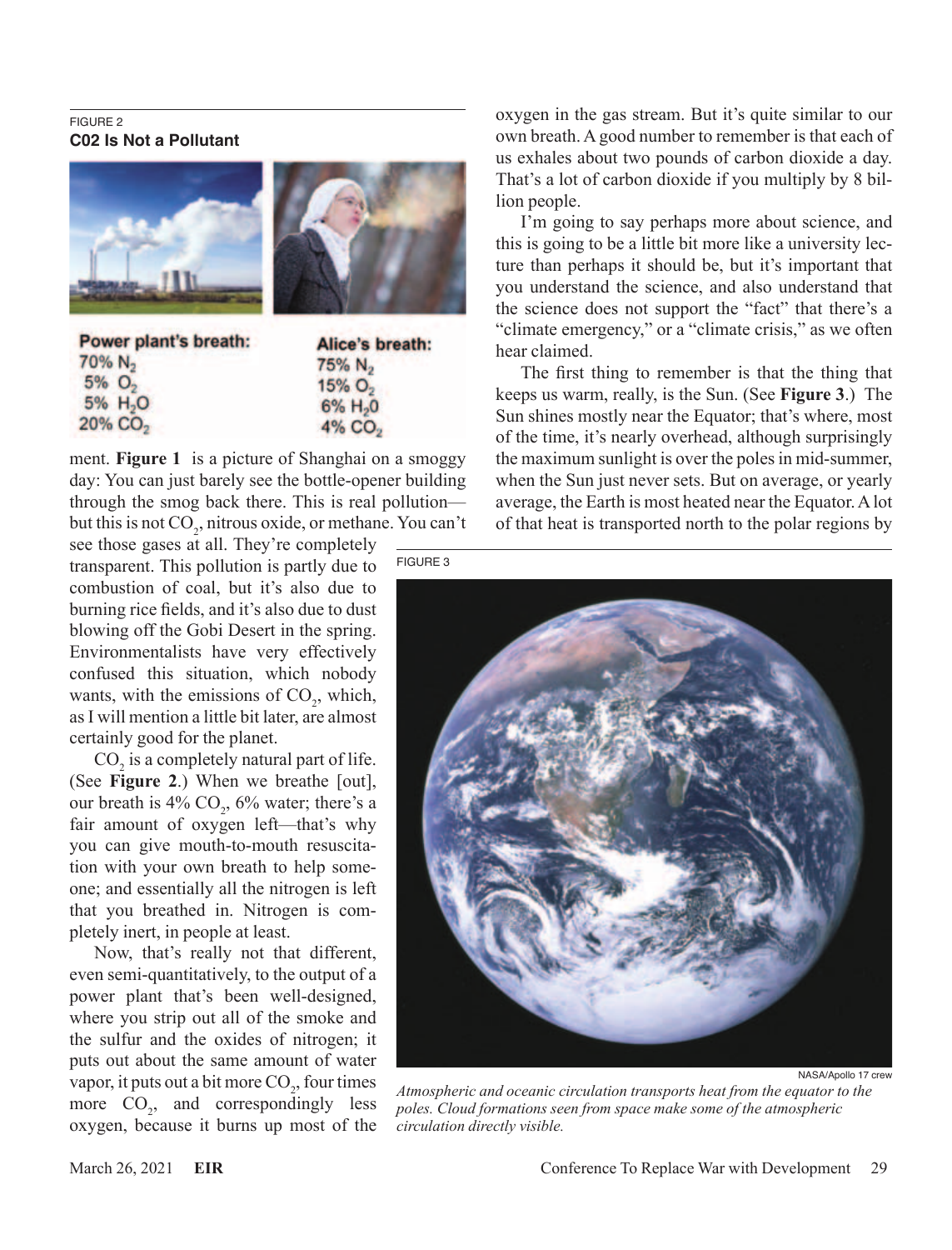

FIGURE 5

**Radiation Transmitted by the Atmosphere**



the oceans and by the atmosphere, and all of that heat is radiated back into space. The only way the Earth can get rid of the heat from the Sun is by radiating the heat back as infrared radiation into cold space. So the Earth glows in the dark, very much like a coal in a fire, and that glowing is what keeps us cool. There's nothing to convect or to conduct heat away from the Earth, once you get into outer space.

**Figure 4** is a little NASA viewgraph. It's certainly semi-quantitatively correct, which shows the heating by the Sun, this yellow beam coming down on the left. About 30% of that is reflected back into space without producing any heat, by clouds, by reflection off the ground, and 70% is converted to heat, which has to be released back into space. Near the ground, the flux of heat going back to space is largely carried by convection, not by radiation. It's rising moist air; it's the same thing that sail-plane pilots ride on, thermals going up—they're carrying a lot of heat, especially if it's moist air with all the latent heat. But as you get higher and higher in the atmosphere, there's less and less convection and more and more of the heat flux is carried by radiation, so by the time you reach the top of the atmosphere, say 100 km, it's all radiation; there's practically no convective heat transfer left.

So the 800-pound gorilla in all of this is not greenhouse gases, it's not clouds, it is the Sun. The Sun controls our climate.

So, why all the excitement about carbon dioxide? So-called "carbon pollution." It's amazing that they get away with that word "carbon pollution," because carbon dioxide is not pollution at all! But the point is that these gases actually do absorb some of the thermal radiation and they re-radiate the radiation, and gases that are transparent to visible light, but which are partially opaque to the thermal radiation that cools the Earth, these are called "greenhouse gases." And so the greenhouse gases hinder somewhat the cooling of the Earth, and therefore make the surface a little bit warmer than it otherwise would be if there were no greenhouse gases.

**Figure 5** shows the various greenhouse gases in Earth's atmosphere. By far the most important is water vapor, which is the third panel down; you can see water vapor absorbs most of the thermal radiation, which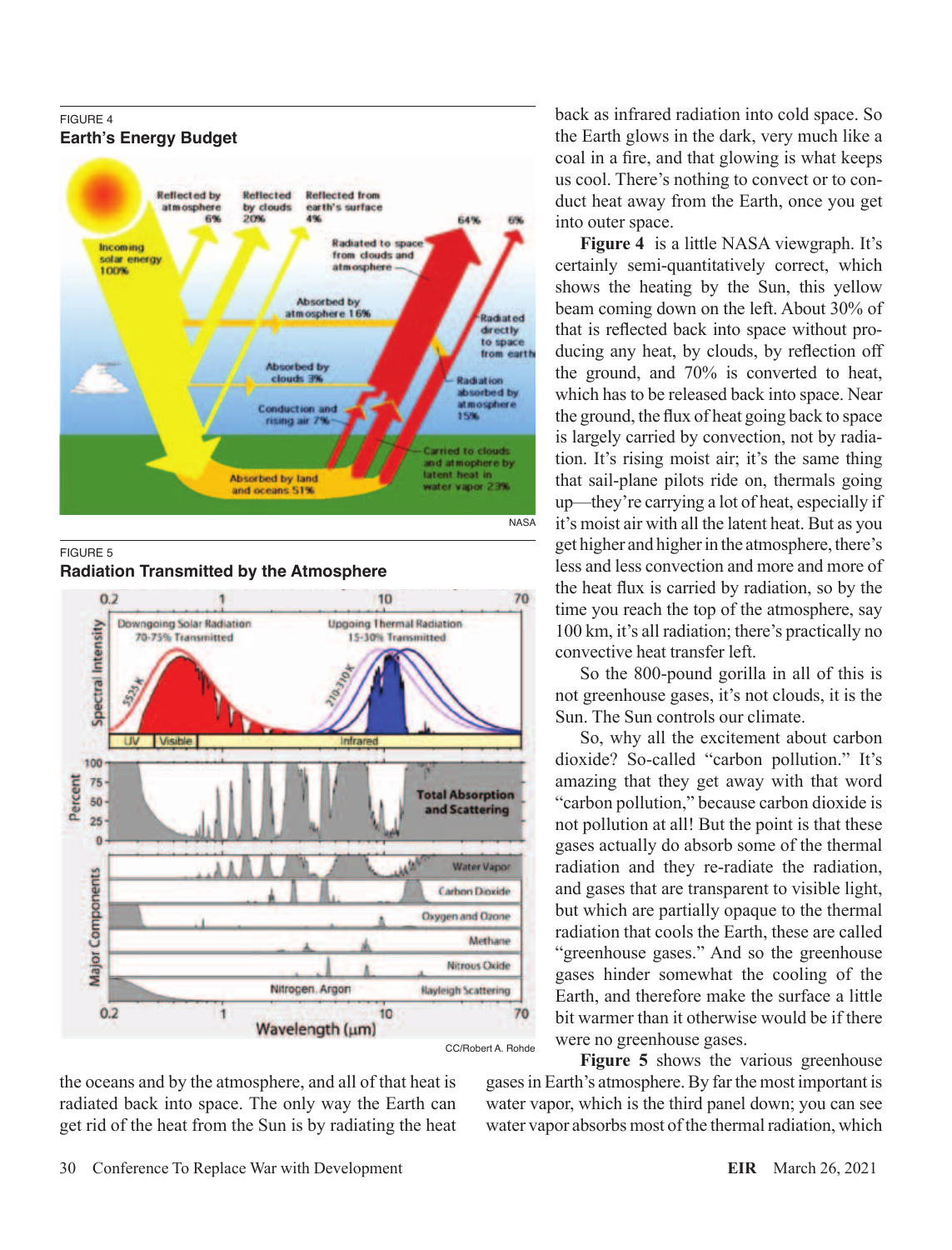## FIGURE 6 Even a Doubling of CO<sub>2</sub> Would Make Little Difference



From William Happer, citing W.V. Wijngaarden and W. Happer, "Dependence of Earth's Thermal Radiation on Five Most Abundant Greenhouse Gases." *arXiv: Atmospheric and Oceanic Physics* (2020).

is the radiation on the right side of this chart. Left to right is the wavelength of the radiation, so the blue curves correspond to thermal radiation from the Earth; the red curve on the left is the heating radiation from the Sun, which is in the visible, near-infrared and ultraviolet.

So *water vapor is the most important greenhouse gas,* and if you add clouds, which act much the same way, water really dominates the greenhouse effect of the Earth. The second, and a rather distant second, is carbon dioxide, which is shown on the fourth panel down. You see it absorb some of the same radiation that water does. And other greenhouse gases—ozone, methane, nitrous oxide—are really down in the noise: they don't make very much difference.

Greenhouse gases were discovered by an Anglo-Irish physicist, John Tyndall, in the 1850s. Tyndall and many other scientists who have looked at that since then, are quite convinced that we should thank the Almighty for greenhouse gases: They keep the Earth warm enough to live in. Here's the comment by Tyndall himself, about the importance of water vapor greenhouse gas in Britain:

Aqueous vapor is a blanket, more necessary to the vegetable life of England than clothing is to man. Remove for a single summer night the aqueous vapor from the air which overspreads this country, and you would assuredly destroy every plant capable of being destroyed by a freezing temperature. The warmth of our fields and gardens would pour itself unrequited into space, and the Sun would rise upon an island held fast in the iron grip of frost.

This is actually very good science: Tyndall got it right, and somehow we've forgotten that in the years that have passed since 1875.

**Figure 6** is perhaps the most important I'm going to show you. It's worth taking a little time to talk about it. On the right are two very eminent physicists: The top is Max Planck, the discoverer of quantum mechanics, trying to figure out how it is that radiation works. Why does the wavelength distribution of radiation look the way it does? We knew the way it looked by the time he started his work by the late 1800s, early 1900s. And in solving that seemingly intractable problem—it had all sorts of paradoxes in classical physics—he invented quantum mechanics.

So quantum mechanics came from solving the radiation transfer problem. It didn't come from particle accelerators or from radioactivity; it came from thermal radiation.

Below Planck is Karl Schwarzschild, who is a little bit younger than Max Planck, and tragically died during World War I on the Russian front—not from Russian bullets, but from a horrible autoimmune disease which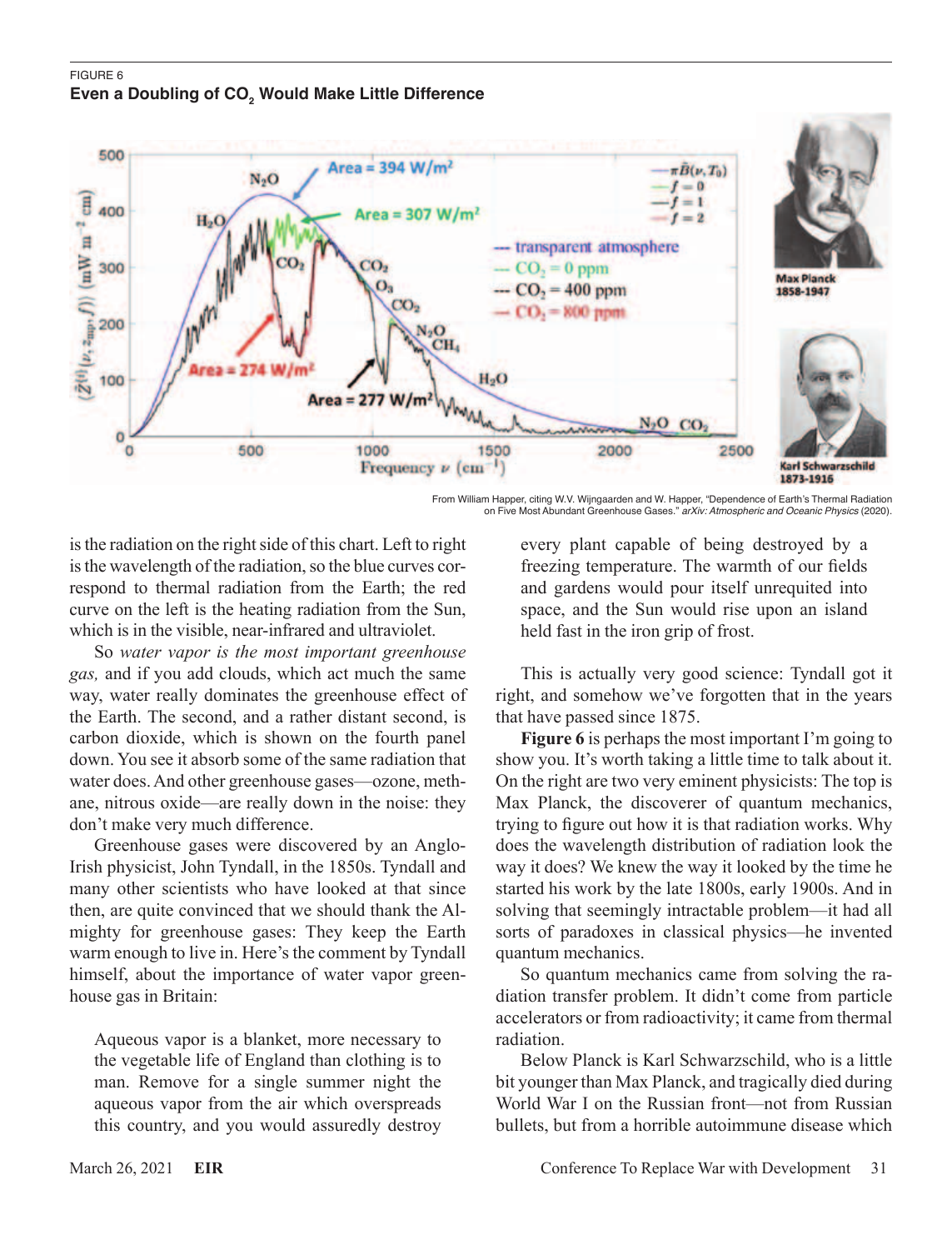#### FIGURE 7 **Modelled Warming (Gray) Is Much Larger Than Observed Warming (Red)**



From William Happer, citing John C. Fyfe, et al., a commentary in *Nature Climate Change*, Vol. 3, Sept. 2013, p. 767

got worse while he was in the service and eventually killed him.

But turning now from these personalities to the picture, the smooth, envelope curve, blue curve on my chart here, is Planck's radiation curve. So that's the prediction of how much Earth would radiate to space if there were no greenhouse gases.

The area under that curve, as pointed out in the graph is 394 W/m2 [watts per square meter of surface area], that's the radiation pouring out into cold space. And if you look from satellites, that is not what you observe. You do not observe Planck's curve when you look down on the Earth. Instead what you see is the black, jagged curve below with all sorts of wiggles in it. I call that the "Schwarzschild curve" after Karl Schwarzschild, who was the first to show how to calculate that curve, rather model it. He got it absolutely right. He was an amazing guy: God knows what he would have done if he had survived. He was the first to write down, for example, an analytic solution to Einstein's General Relativity equations—absolutely astonishing.

According to Schwarzschild, you get this jagged black curve. The area under the jagged black curve, the radiation the Earth really radiates into space, is 277 W/m2 [watts per square meter of surface area], compared to almost 400 W/m2 if there were no greenhouse gases. So there's a substantial decrease in the cooling of the Earth due to greenhouse gases. And thank God for that: That's what keeps us warm enough to live on Earth.

This is actually a model, but the experimental data look the same. If you double the  $CO<sub>2</sub>$  concentrations,

talking about giving up our freedoms, giving up our liberties, giving up meat, every pursuit of happiness you can imagine because of the difference between the black and the red

you go from the black curve to the red curve. But the red curve hardly differs from the black curve. It's only in the  $CO<sub>2</sub>$  [frequency] band where there's a slight difference, and just about everywhere else, it's all the same. And so, going from current  $CO<sub>2</sub>$  (a little over 400 parts per million), to double that (to a little over 800 ppm), takes you from the black curve to the red curve and decreases the cooling radiation by 277 minus 274, or 3 W/m2 . Think about that: We are

curve on this graph! And supposedly this causes a climate emergency. Does this look like an emergency to you? No! It's *not* an emergency! And if you put in more quantitative details, it's very hard to see how any rational person with any gray matter left could consider this to be a "climate emergency."

Remember that doubling  $CO<sub>2</sub>$ , adding twice as much as we have now, almost makes no difference—almost makes no difference. So please don't forget this curve, the next time you talk with an alarmist. Most of them probably won't understand it, but I can guarantee you, it's rock-solid physics.

All right, let me finish: We're basing all of the alarm on models. **Figure 7** shows modeled predictions of warming per decade. The panel on the left side is for 20 years. The panel on the right is for 10 years. In the panel on the right, I made some of the first predictions—I have to confess—in a book I co-authored in 1982. My predictions of warming were way off, just like everybody else's. I was sort of in the middle of the pack.

The actual warming is the red bars. The warming per decade in the last 10 years, was something like 0.1° per decade. If you're taking 20 years, maybe 0.15°; it fluctuates, decade to decade.

The predictions are the gray bars: The predictions are two, three, four times greater than what's being observed. Yet, we're making policy decisions, wrenching policy decisions, based on predictions that don't work.

**Figure 8** is a nice chart due to John Christy at the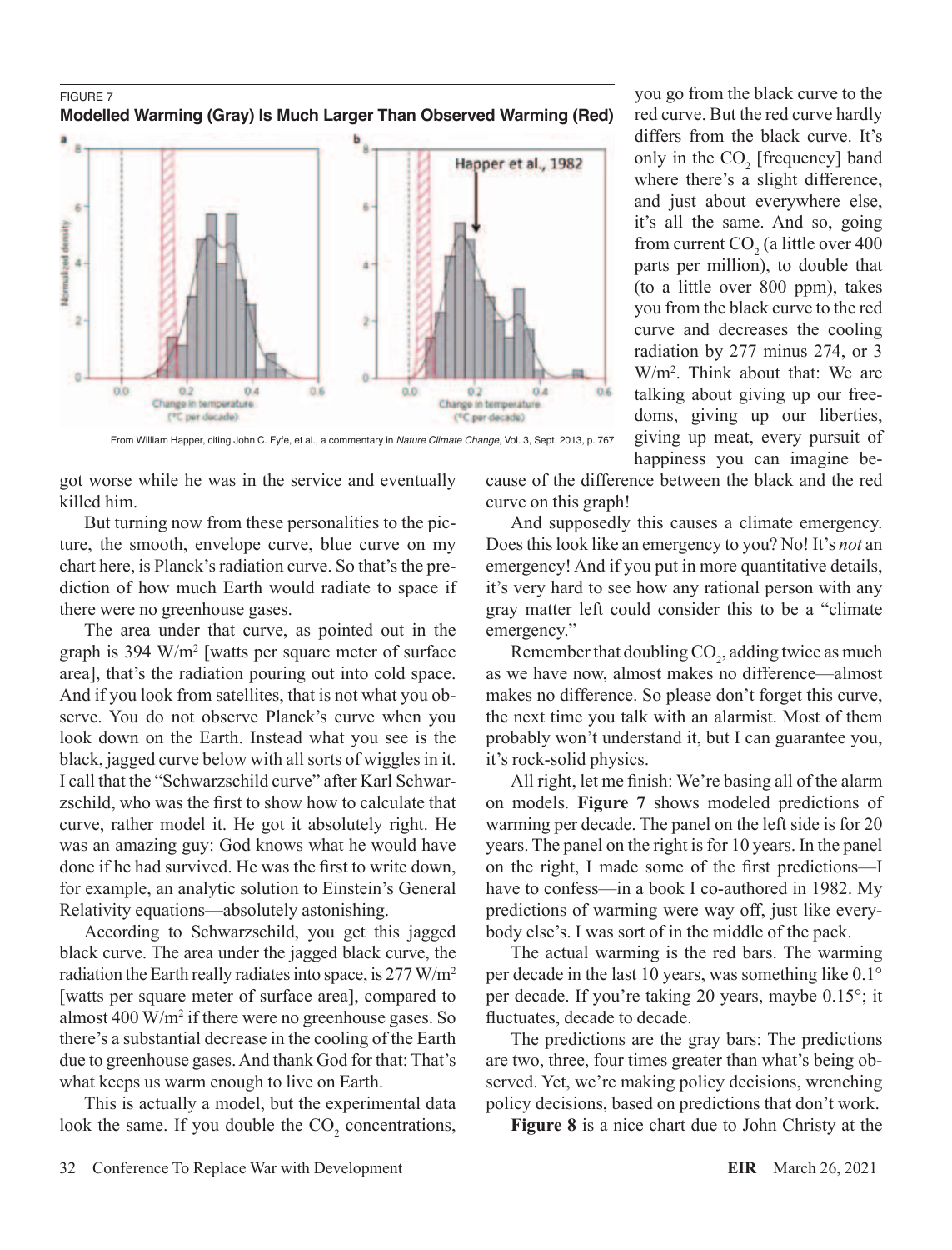University of Alabama– Huntsville, which shows the same information in a different way. He's taken all of the climate models that were indicated by the gray histogram bars in Figure 7, and averaged them to get this red curve. The red curve is the predicted temperature versus year, starting about 1975 and going through 2025 for the predictions. Below are the actual measurements.

The measurements from balloons that rise up through the air—and there are thousands launched every day for weather—and by satellites looking down, are nearly in agreement with each other. None of these readings is even close to the model pre-

dictions which are being used by climate alarmists to enslave the world.

And why? Well, we have seen that  $CO<sub>2</sub>$ doesn't cause very much warming, so that's not an issue, and it's certainly not at an unprecedented level today. **Figure 9** shows the relative amounts of  $CO<sub>2</sub>$  since the Cambrian era, 540 million years ago. This is called the Phanerozoic. Over most of this time,  $CO<sub>2</sub>$  levels in the vertical scale on the left, were 5 times, 10 times what they are today. And life flourished. Every type of plant and animal was doing very well, including our primate ancestors, 60, 70, 80 million years ago: They lived in two or three times more CO<sub>2</sub> than we have today; they did just fine! So  $CO<sub>2</sub>$  is not a problem. It's not a pollutant, it's not a poison.

Furthermore, I think many of you are aware that CO<sub>2</sub> *really* helps plants to grow. **Figure 10** shows the greening of the Earth. You've probably heard about "desertification" due to CO<sub>2</sub> emissions. It's just the opposite.  $CO<sub>2</sub>$  emissions are actually greening the Earth, especially in arid regions. The figure shows significant greening of the Sahel, just south of the Sahara Desert in Africa; significant greening of the dry, western parts of the United States; sig-



FIGURE 9



 $\mathsf{RCO}_{2}$ = past  $\mathsf{CO}_{2}$ / today's  $\mathsf{CO}_{2}$ 



R. A. Berner and Z. Kothavala, Geocarb III: A Revised Model of Atmospheric CO<sub>2</sub> over Phanerozoic Time, American Journal of Science, V. 301, pp. 182-204 (2001)

> nificant greening of the dry western side of Australia. And this is because, as you add more  $CO<sub>2</sub>$  to the air, plants are able to grow with less water, so this is greatly expanding the areas of the Earth where plants can grow successfully, compared to 100 years ago, when we were

FIGURE 8

**Modelled Warming Is Much Larger Than Observed Warming**